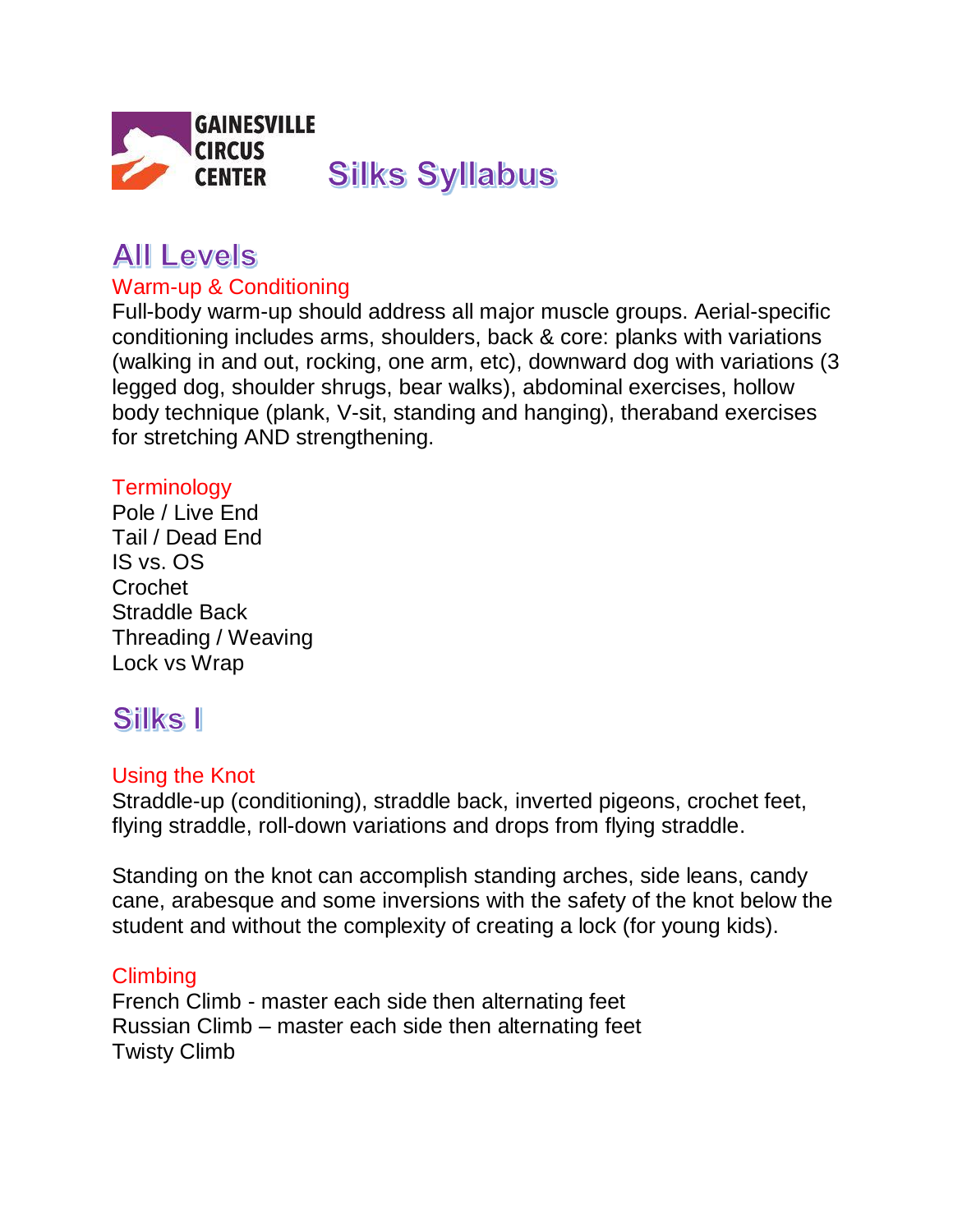#### **Skills**

Wrist locks –invert securely, explore tuck, pike, candlestick, split. Add spin & swing.

Foot locks –single and split fabric in the air

Single foot lock: standing arches forward & back, side balance, candy cane, arabesque, 4s, side split

Split fabric foot lock(s): splits, crescent, back loop, Rebecca split Hip Key –Fan kick from floor, Russian entry in the air

Inverted single stag – wrap tail over legs, invert to hook inside leg on the pole

Thigh Hitch – Russian Entry, transition to hip key, Thigh hitch chair

### Silks II

#### Using the Pole

Shoulder shrugs Beats: bell, pike, flares, front/back leg beats on the knot

#### Climbing

French Variations: ballerina, bicycle, pointed vs. flexed feat Russian Variations: pike w/body roll, big russian, russian twisty, russian Ball, split fabric Russian roll-up Flamenco Inverted: OS leg, IS leg, 2-knee hook SS & frog, somersault Decorative: Cash, Tear-Drop

#### **Skills**

Dancer's Lock Triple Leg wraps – splits & half monty Ankle Hangs – double & single Bow & Arrow on single fabric, add slide to roll-over on split fabric Fan-kick Hip Key – repel Hip-Key / Thigh Hitch descent Leg threading S-Wrap Belay knot

#### **Drops**

Gum Drop